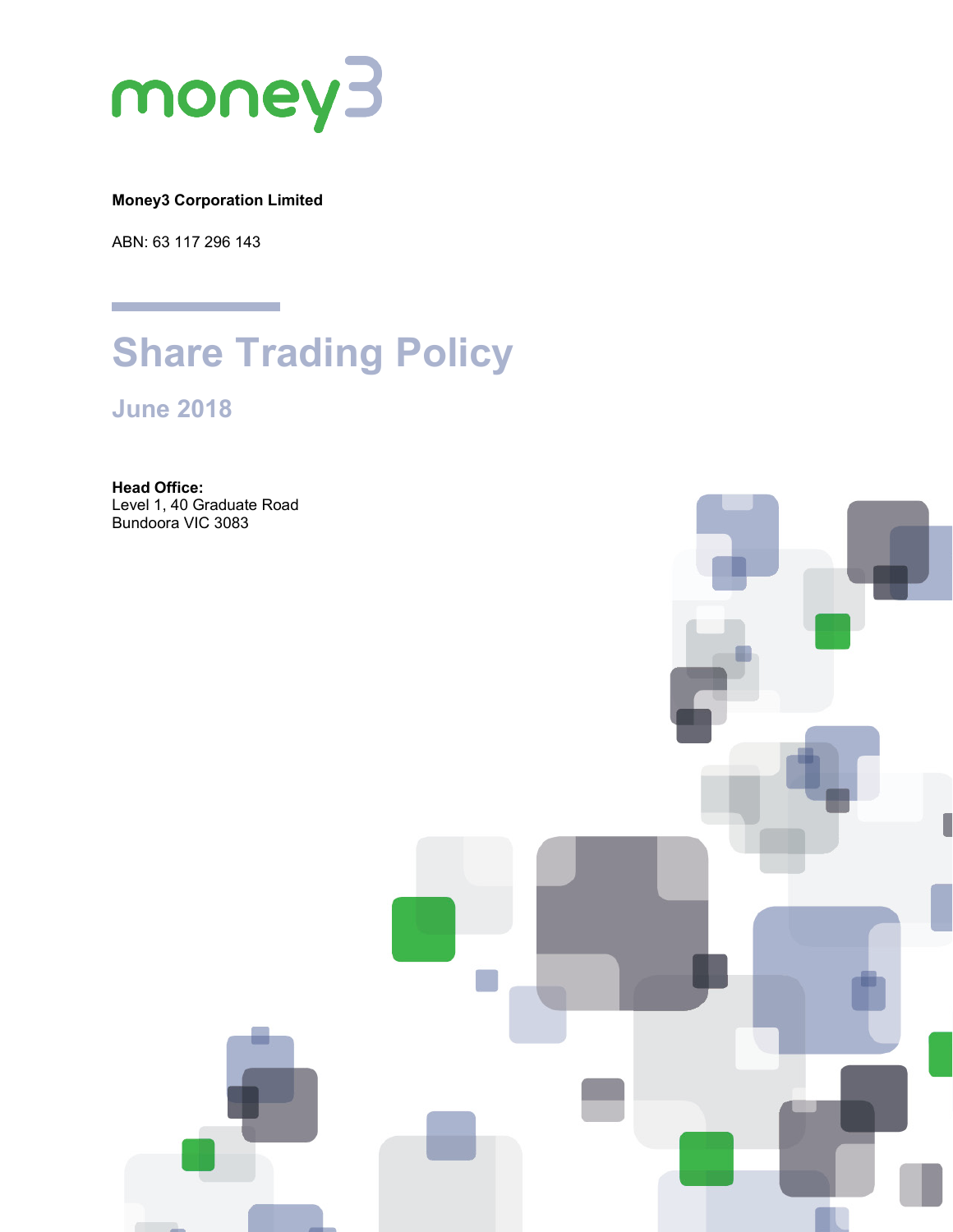## **1. Purpose**

This share trading policy (Policy) sets out the policy of Money3 Corporation Limited (Company) regarding the trading in Company shares and securities. In this Policy:

- **Shares** means ordinary shares of the Company; and
- *Securities* include Shares as well as options, warrants, debentures and any other security on issue from time to time.

#### **2. Scope**

This policy applies to all Executive and Non-executive directors, officers and employees of the Company (including those defined as Key Management Personnel according to AASB 124 Related Party Disclosures) and their associates as well as contractors, consultants, advisors and auditors (collectively, Employees) of the Company, and its subsidiaries (collectively, Group)

## **3. Policy**

The Company has adopted this Policy to regulate dealings by Employees in Securities. All Employees must comply at all times with the provisions of the Corporation Act and Australian Securities Exchange (**ASX**) Listing Rules concerning Share dealings including:

- Insider trading provisions;
- Market manipulation provisions;
- Substantial shareholder notice provisions; and
- Notification requirements.

It is each Employee's own responsibility to ensure that they are fully aware of their legal obligations with respect of share dealings.

All trading in Securities by Employees must be in accordance with this Policy. Despite anything else in this Policy, Employees should not deal in the Company's securities when they possess Price Sensitive Information relating to the Company that is not generally available to the market.

#### **3.1 Insider Trading**

Employees who possess material price sensitive information (inside information) relating to the Company, are prohibited in all circumstances from:

- Trading in Securities in the Company;
- Procuring others to trade in Securities in the Company; and
- Directly or indirectly communicating the inside information to another person who the Employee believes is likely to trade in the Securities in the Company in any way or procure a third person to trade in the Securities in the Company.

Insider trading is strictly prohibited by law, and it is incumbent upon all Employees to uphold that prohibition. Insider trading, or the perception of insider trading, by any Employee will not be tolerated.

Insider trading is a crime and can result in imprisonment, fines, orders to pay compensation and other penalties against the Company and Employees.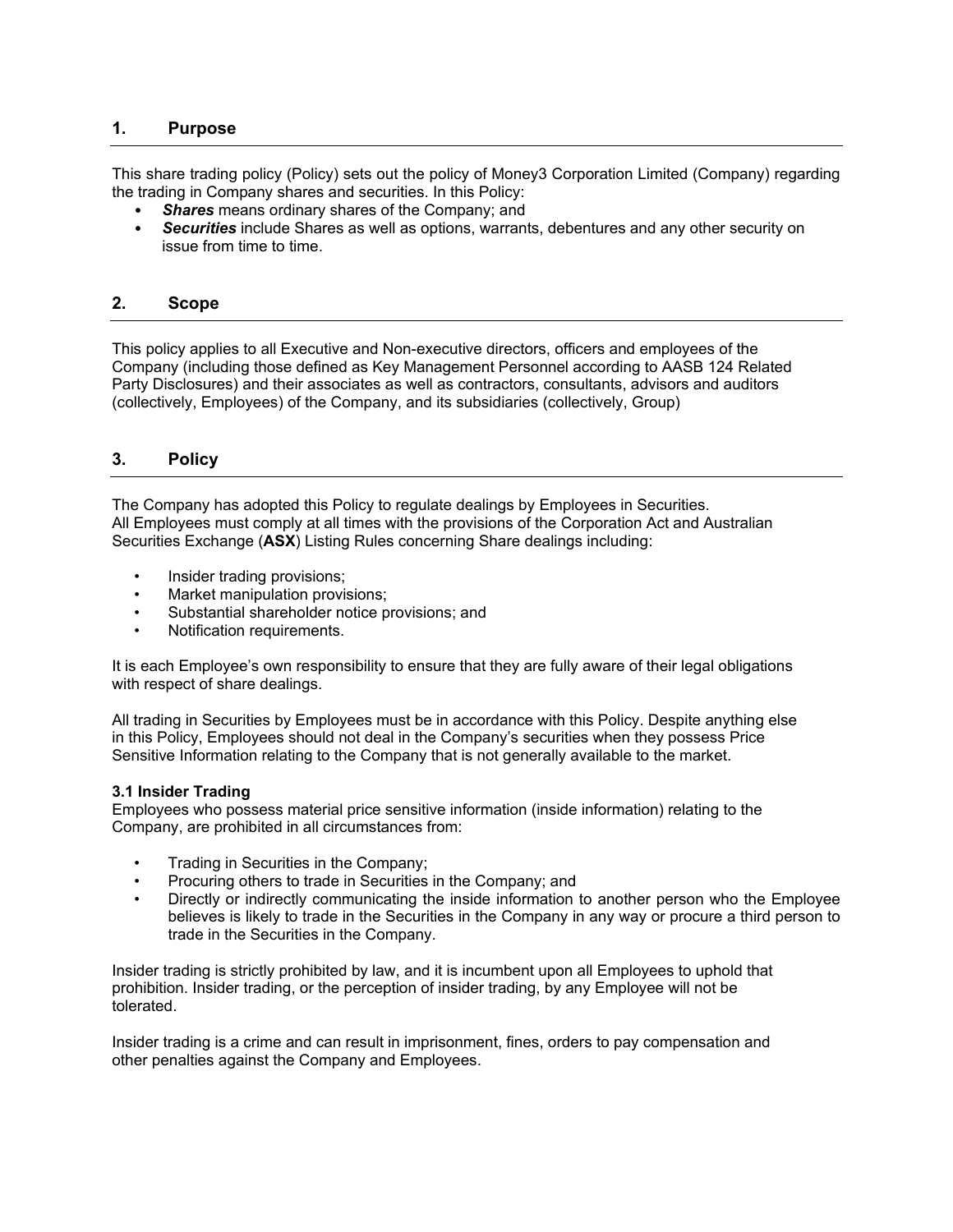#### **3.2 Price Sensitive Information**

Non-public price sensitive information is information which is not generally available to the public and which a reasonable person would expect to have a material effect on the price or value of Securities. The person who holds the information knows, or ought reasonably to know, that the information is not generally available and, if it were, it might have a material effect on the price or value of the Company's Securities.

Examples of price sensitive information include, but are not limited to:

- A material variance in the financial performance of the Company; or
- The signing or termination of a joint venture; or
- A proposed or actual takeover; or
- An unexpected liability or legal claim against the Company; or
- Proposed share issue; or
- Changes in management.

Information is considered generally available if:

- It can be easily observed; or
- It has been released to the ASX, published in an Annual Report or prospectus or is generally available to the investing public and a reasonable time has elapsed since the information was communicated; or
- It may be deduced, inferred or concluded from the above.

Information would be likely to have a material effect on the price or value of Company Securities if the information might influence persons who commonly acquire Securities in deciding whether or not to acquire or dispose of Company Securities.

#### **3.3 Black Out Periods**

Given the heightened risk of actual or perceived insider trading, the Board has determined that Employees are prohibited from dealing in Company Securities during the following periods (Closed Periods):

- a) From the 1 January each year to the opening of market the business day following the release of the Company's half yearly accounts to the ASX;
- b) From the 1 July each year to the opening of Market the business day following the release of the Company's preliminary annual accounts to the ASX; and
- c) Any other period determined by the Board from time to time to be a black out period.

The Company Secretary will notify Employees of the precise opening and closing date of any other Closed Period determined by the Board.

## **3.4 Excluded Trading**

Trading that is not covered by the restrictions in this Policy, includes:

- Transfer of Securities in a superannuation fund or other saving scheme in which the Employee is a beneficiary, but the Employee has no control or influence over the investment decisions made by the superannuation fund or saving scheme;
- An investment in, or trading units of, a fund or other scheme (other than a scheme only investing in Company Securities) where the assets of the fund or other scheme are invested at the discretion of a third party;
- Where an Employee is a trustee, trading in Securities by that trust provided the Employee is not a beneficiary of the trust and any decision to trade during a Closed Period is taken by the other trustees or by the investment managers independently of the Employee;
- Undertakings to accept, or the acceptance of, a takeover offer;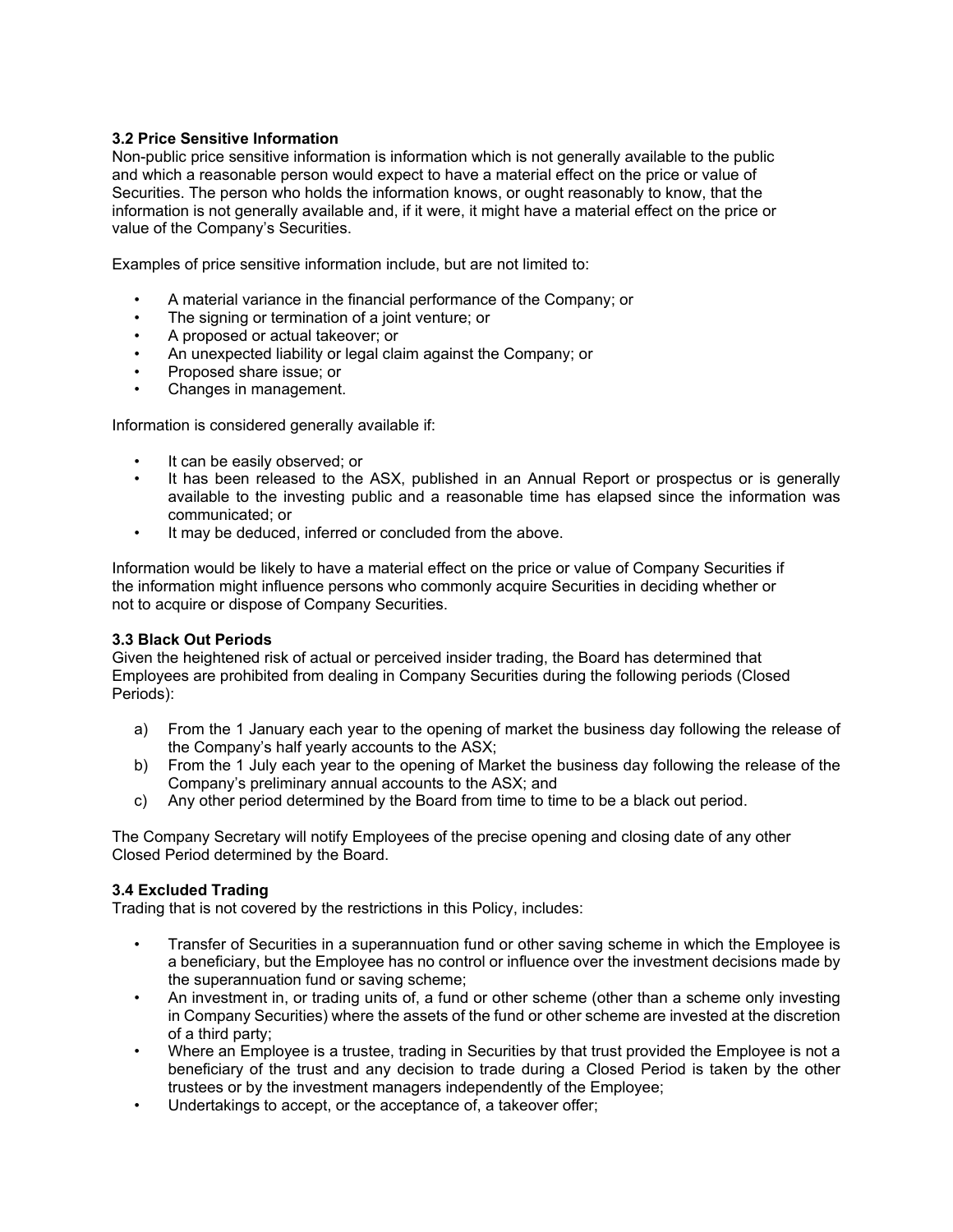- Trading under an offer or invitation made to all or most of the security holders, such as, a rights issue, a security purchase plan, a dividend or distribution investment plan (DRP) and an equal access buy-back, where the plan that determines the timing and structure of the offer has been approved by the Board. In the case of a DRP, the Employee must only elect to participate in the DRP when they are not in possession of non-public price sensitive information and may not change that election until they are again not in possession of non-public price sensitive information.;
- A disposal of securities of the entity that is the result of a secured lender exercising their rights, for example, under a margin lending arrangement;
- The exercise (but not the sale of securities following exercise) of an option or a right under an employee incentive scheme, or the conversion of a convertible security, where the final date for the exercise of the option or right, or the conversion of the security, falls during a Closed Period and where the Employee could not reasonable have been able to exercise at a time when free to do so.; and
- Trading under a non-discretionary trading plan for which prior written clearance has been provided in accordance with procedures set out in this Policy and where:
	- The Employee did not enter into the plan or amend the plan during a Closed Period; and
	- The trading plan does not permit the Employee to exercise any influence or discretion over how, when, or whether to trade.

#### **3.5 Trading inside a Black Out Period - Exceptional Circumstances**

An Employee, who is not in possession of non-public price sensitive information affecting Securities, may be given prior written approval to sell or otherwise dispose of Securities during a Closed Period where there are exceptional circumstances. Exceptional circumstances may include:

- severe financial hardship which means an Employee has a pressing financial commitment that cannot be satisfied otherwise than by selling the Securities;
- if the Employee is required by a court order, or there are court enforceable undertakings to transfer or sell the Securities or there is some other overriding legal or regulatory requirement for the Employee to do so; or
- a situation determined by the Chairman or, in the case of the Chairman, the non-executive Directors, to be an exceptional circumstance.

When requesting prior written approval to sell or otherwise dispose of Securities during a Closed Period, an Employee must submit an application in writing (which can be by email) to the Chairman, generaly through the Company Secretary (in the case of the Chairman an application in writing (which can be by email) to the non-executive Directors) including the reasons for requesting approval and confirming the Employee is not in possession of non-public price sensitive information. Approval, if granted, must be in writing (which can be by email) and must specify a time period for which the approval applies.

## **4. Extension of restrictions to family members and others**

A number of the restrictions described in this Policy prohibit the communication of non-public price sensitive information to other people or arranging for another person to trade in Securities. Where a person related to or closely connected with an Employee undertakes trading in Securities which are restricted by this Policy, there is often a presumption that such person has been privy to information which is held by the Employee. If that presumption is correct, both the Employee and the other person may have engaged in insider trading. Even if that presumption is incorrect, such trading may create a perception of insider trading.

Accordingly, to the extent that it is within Employee' power to do so, Employees should ensure that any Securities trading which is prohibited by this Policy is not undertaken by their:

- spouse or partner;
- immediate family members such as a parent, child, sibling, in-laws or other relative living in the Employee's home or to whom material support is contributed;